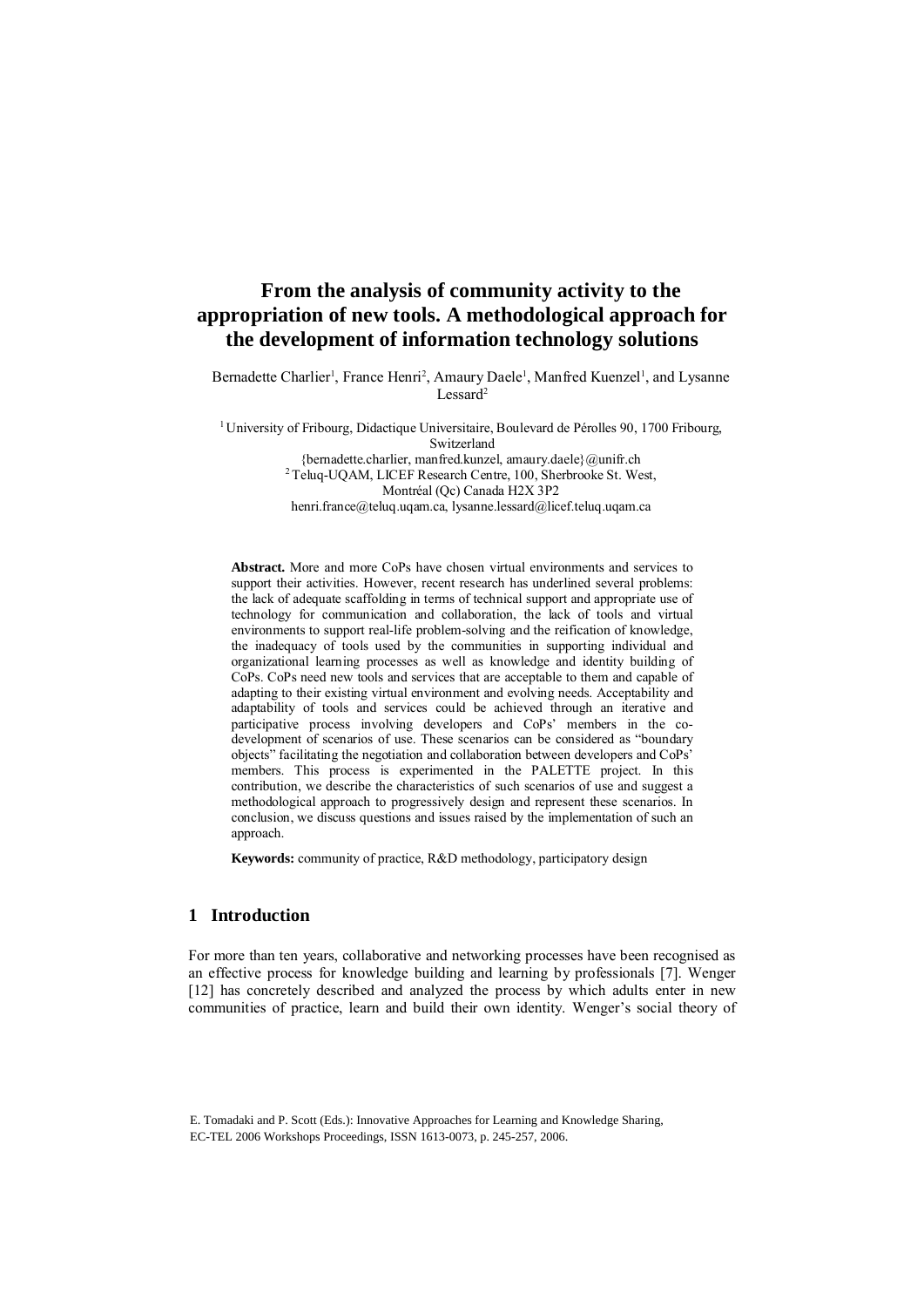learning focuses on learning as social participation, as "a process of being active participants in the practices of social communities and constructing identities in relation to these communities" ([12] p. 4). Social participation, community building, development of identity, learning and knowing are deeply interconnected and are articulated around negotiation of meaning. For Wenger, negotiation of meaning is at the root of any individual and collective learning. Its goal is to ascribe meaning to our life experience. Wenger insists on the two interrelated processes of *participation* and *reification*, and on their duality which is fundamental to negotiation of meaning and to learning. On the one hand, participation describes "the social experience of living in the world in terms of membership in social communities and active involvement in social enterprises" ([12] p. 55). Participation thus means being an active participant in a social community and developing both the individual and the community identities. On the other hand, the reification process is one "of giving form to our experience by producing objects that congeal this experience into "thingness"" ([12] p. 58). Both participation and reification are supposed to lead to learning since they contribute to the development of identity. Wenger also stresses that three dimensions must be present for practice to be the source of community coherence: dense relationships of *mutual engagement* organized around what its participants have to do; negotiation of a *joint enterprise* defined by the participants in the very process of pursuing it; a *shared repertoire* that combines both reificative and participative aspects, reflecting a history of mutual engagement and being a source for the negotiation of meaning. Of course, in day to day practices, we may find that these processes are lived differently according to the CoPs, their domain of interests and their history [3] [4].

It has also been recognized that web-based technologies could support CoPs. More and more CoPs have chosen virtual environment and services to support their activities either totally or partially. However, recent research has underlined the lack of adequate scaffolding in terms of technical support and appropriate use of technology for communication and collaboration (including web-based platforms, wireless communications, mobile devices and extensive use of multimedia contents), the lack of tools and virtual community environments supporting real-life problem-solving, the lack of support to reify knowledge and make it accessible to community members and beyond, and finally the inadequacy of the tools (forum, discussion lists, web-based training environments) used by these communities in supporting the individual and organizational learning processes as well as knowledge and identity building of CoPs. CoPs encounter the need for new tools and services to support their specific activities. If these new tools must be usable and efficient, they also have to be acceptable by each CoP and capable of adapting to its existing virtual environment and evolving needs.

The acceptability of a system is a combination of social and practical acceptability. Social acceptability refers to "whether the product will be used in the real world". Practical acceptability includes usability, but also reliability, compatibility, utility [9]. Social acceptability is namely related to the degree of the activity transformation induced by the uses of the new tools and services. This activity transformation may be encountered at different levels: aims, actions and operations. In other words, the computer artefacts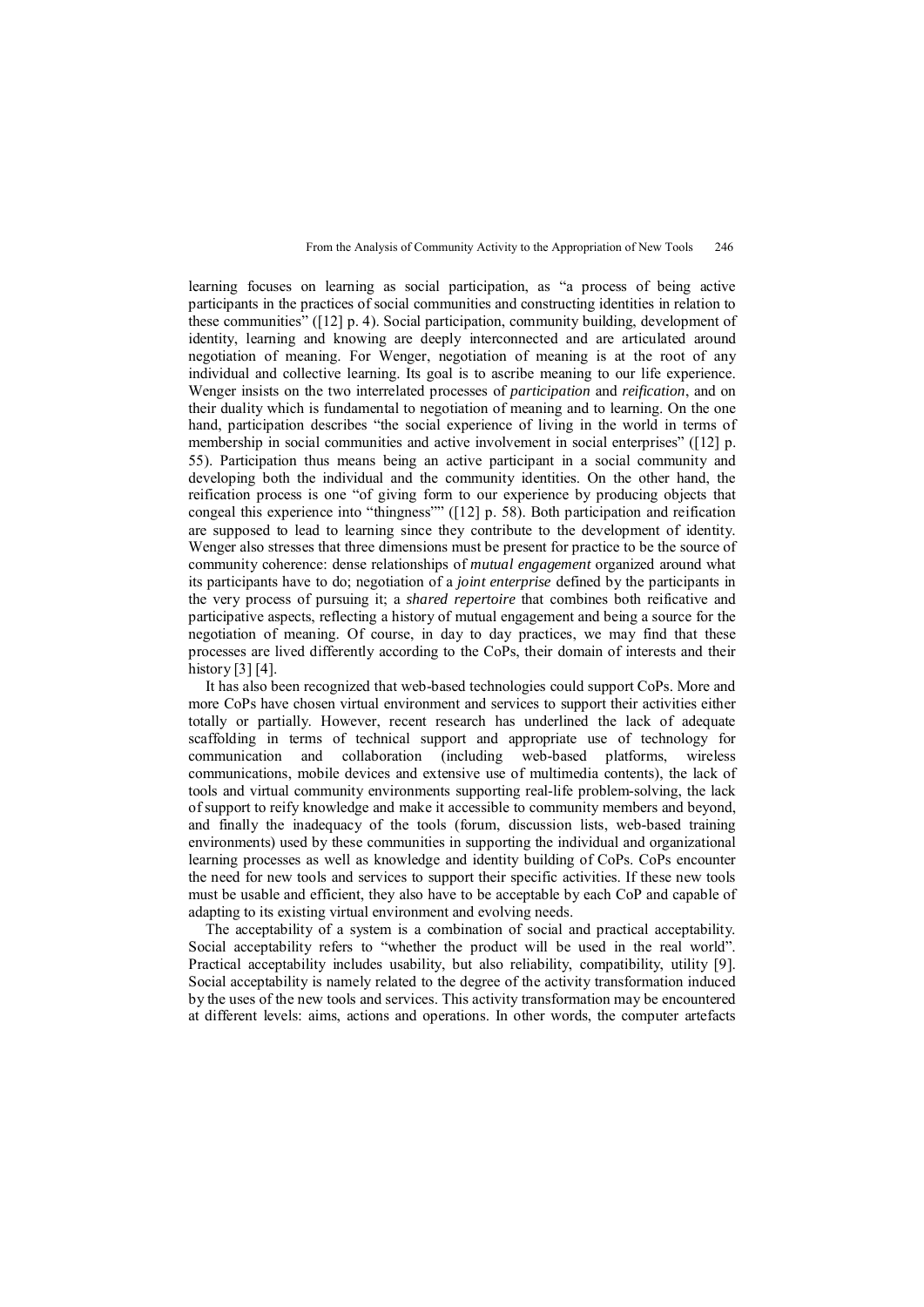interact with and change people's work and mind. In return people adapt the artefact to fit their work or transform the artefact and develop their schemata and competence to fit their work [10]. To support this acceptability and the adaptation of the services and tools, an iterative and participative process of co-development by developers and CoPs of scenarios of use is proposed. These scenarios can be considered to be "boundary objects"<sup>1</sup> facilitating the negotiation and collaboration between developers and CoPs. This process is experimented in the PALETTE project<sup>2</sup>. In this contribution, we describe the characteristics of such scenarios of use and suggest a methodological approach to progressively design and represent these scenarios. In conclusion, we discuss the questions and issues raised by the implementation of such an approach.

# **2 Characteristics of the scenarios of use**

In regard to the purpose of the PALETTE project, which is both to improve and facilitate the functioning of the CoPs and to develop online services, the scenarios of use should have some specific characteristics:

- They should speak both to the CoPs and to the partners of the PALETTE project in charge of the development of the services. Both parties' information needs must be met.
- They should depict the aims of the CoPs' activities as well as the chain of actions and operations which constitute these activities.
- They should integrate the use of one or more instruments, possibly as part of a system of instruments.
- Following the participatory design approach, the scenarios should be enhanced and detailed all along the development process up to the description of the operations.

According to the classification of scenarios proposed by Rolland et al. [11], a scenario can be described in terms of form, contents, purpose and lifecycle. The figure 1 summarizes the choices made within the PALETTE project regarding the purpose of the scenarios:

• The form of the scenarios will be text-based, illustrated by graphical representations. Different software will be used, notably MOT+ which allows the graphical

<sup>&</sup>lt;sup>1</sup> The term "boundary objects" was created by Leigh Star, in sociology of sciences, in order to describe the objects that coordinate, according to a given intention, diverse perspectives. Objects that belong to many communities and serve as links between diverse perspectives have the potential of becoming "boundaries" if these perspectives have to be harmonized.

<sup>&</sup>lt;sup>2</sup> PALETTE is an integrated European project aiming at facilitating and augmenting individual and organisational learning in Communities of Practice (CoPs). More information can be found at <http://palette.ercim.org/>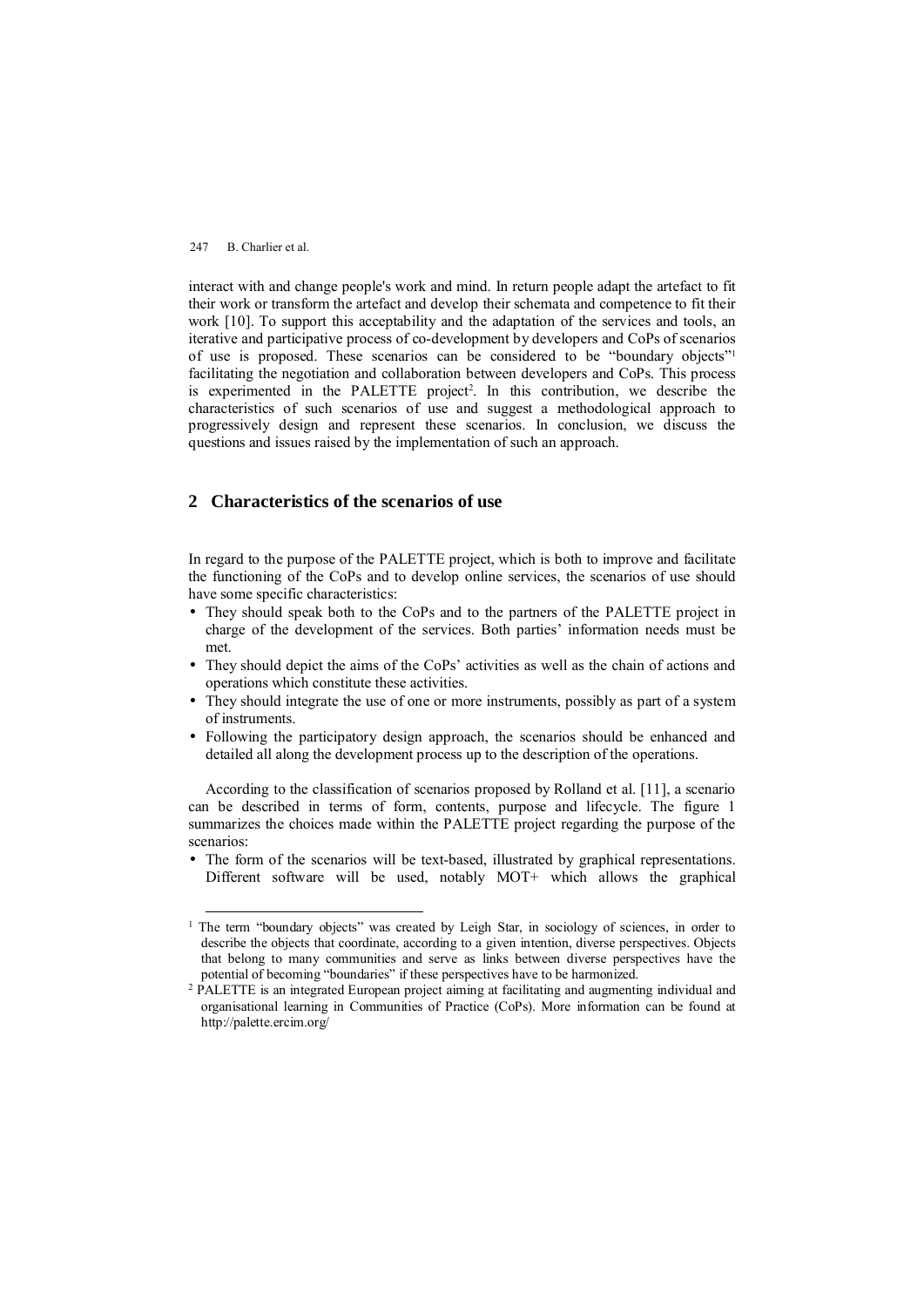representations to be exported in different standard formats (XML, IMS-LD, OWL) suited to the varied needs of the developers<sup>3</sup>.

- The contents of the scenarios are descriptions of the activities of the CoPs (collaboration, information use, production of documents, knowledge management...) and their use of tools within a specific context (history, actors, roles…).
- The purpose of the scenarios is to meet the developers' information needs, to present a structured view of their own functioning to the CoPs and to build "boundary objects" useful for the negotiation, between the developers and the CoPs, of the scenarios themselves and the experimentation modalities.
- The lifecycle of the scenarios depends on the different negotiation stages within the participatory activities involving both the developers and the CoPs.



<sup>&</sup>lt;sup>3</sup> More information about Typed-Objects Modelling Methodology as well as the MOT+ software can be found at<http://www.licef.teluq.uquebec.ca/eng/index.htm.>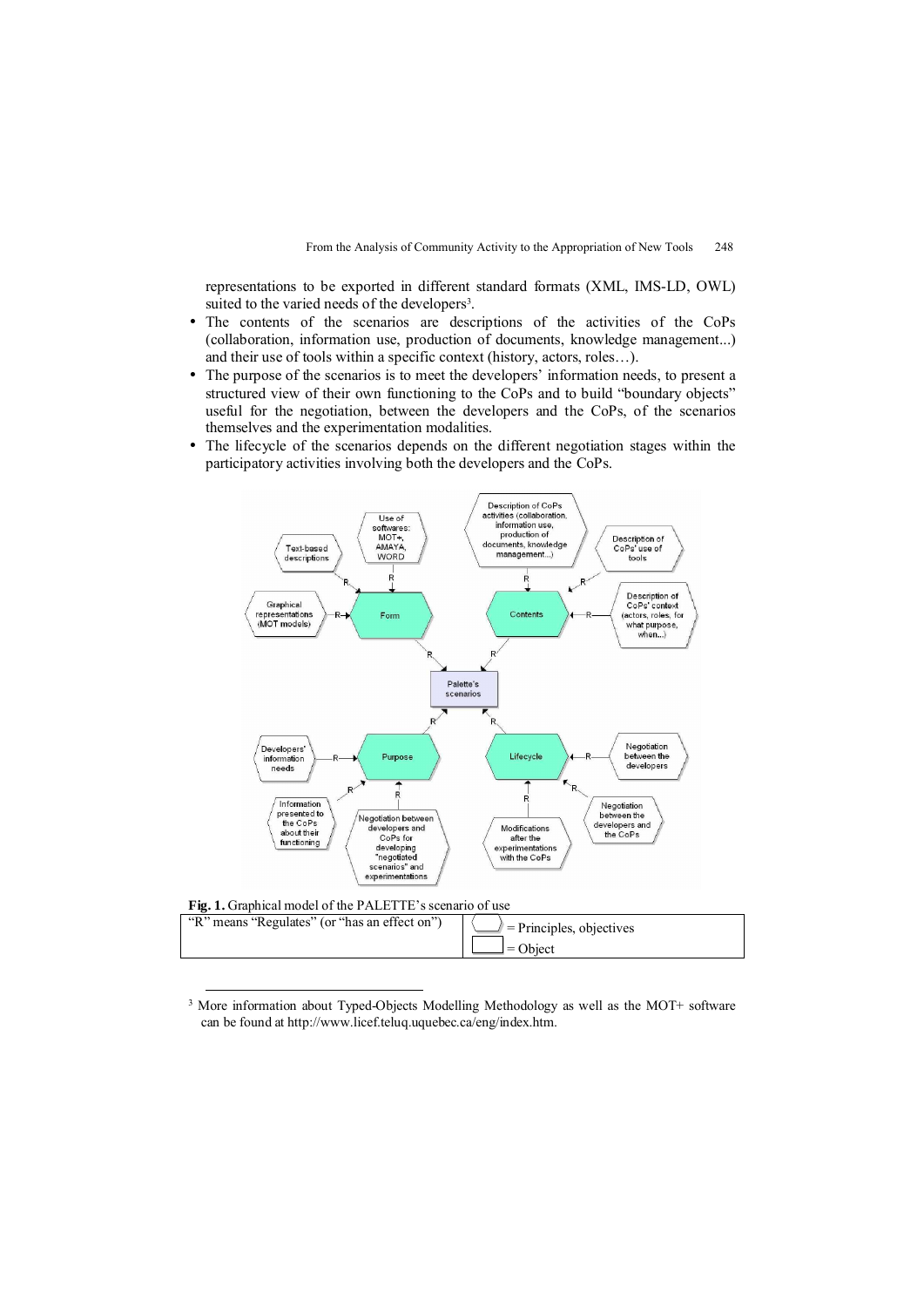An example of a specific scenario is presented in Figure 2. It is a graphical representation (form), describing a specific CoP activity – the decision making process concerning students' projects – (contents), which is used by the PALETTE's developers as a use case and presented to CoP's members in order for them to better understand their own functioning (purpose), and which will be negotiated and probably modified according to the vision of the CoP's members (lifecycle).



| "R" means "Regulates" (or "has an effect on") | $\bigcup$ = Processes, actions |
|-----------------------------------------------|--------------------------------|
| "C" means "is Composed of"                    |                                |
| "IP" means "Input/Product-Output"             | $\ell =$ Actors                |
| "S" means "is a Sort of"                      | $\perp$ = Objects, products    |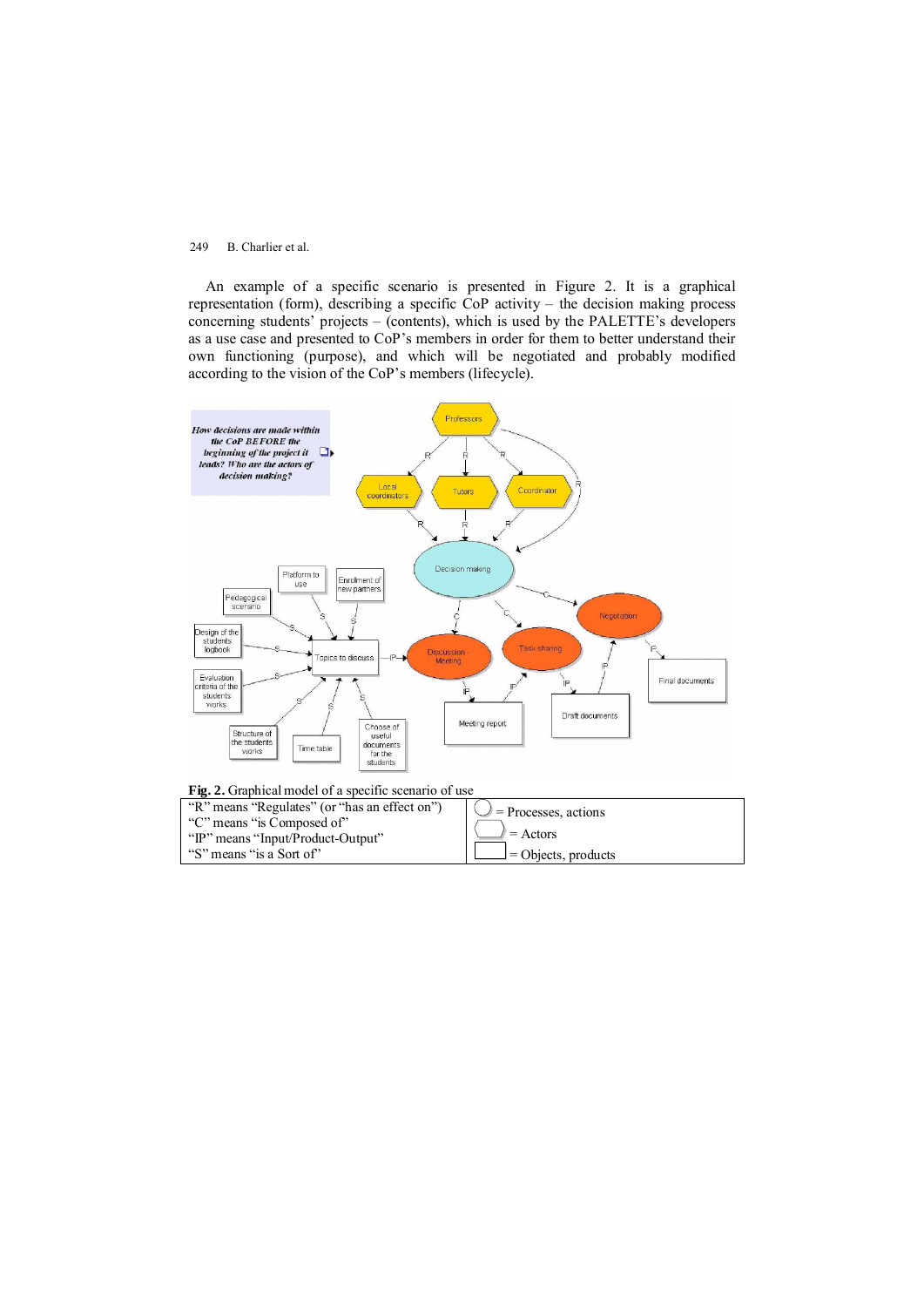# **3 PALETTE's methodology**

The scenarios of use and prototypes are conceived in stages with the participation of both developers and community members. This is fundamental to our methodology in which the representation of the CoPs' practice is elaborated in an iterative process which leads to the creation of the scenario and eventually to the specification of tools. The use of graphical representations such as the ones used in this article facilitates the exchange about the scenarios. They may be seen as a kind of boundary object between the two parties and must be understandable by both.

In this section we briefly describe the PALETTE's methodology represented in Figure 3 using three kinds of objects:

- The actors (oblate hexagons): the developers (the PALETTE's partners), which consist of the different Work Packages (WP) and sub-teams within the Work Package 1 responsible for the design of the methodology, and the CoPs with their delegates and members.
- The twelve processes of the methodology: the ones numbered from 1 to 10 happen one after the other while the first and last ones are recurrent. Indeed, throughout the ten stages, developers evaluate and follow-up the community's reflexive process on the transformation of its activity.
- The objects: the inputs/outputs in/from each process.

## **3.1 Analysing and categorizing tools (ongoing process)**

This process intervenes at different times into the methodology and aims to provide an inventory and a categorization of tools developed by PALETTE's partners, used by the CoPs or existing on the market. Categories of tools are worked out according to different sources. The inventory produced is reused in different processes of the methodology: the modelling of the CoPs' activities, the design of prototypes and the dissemination to other CoPs.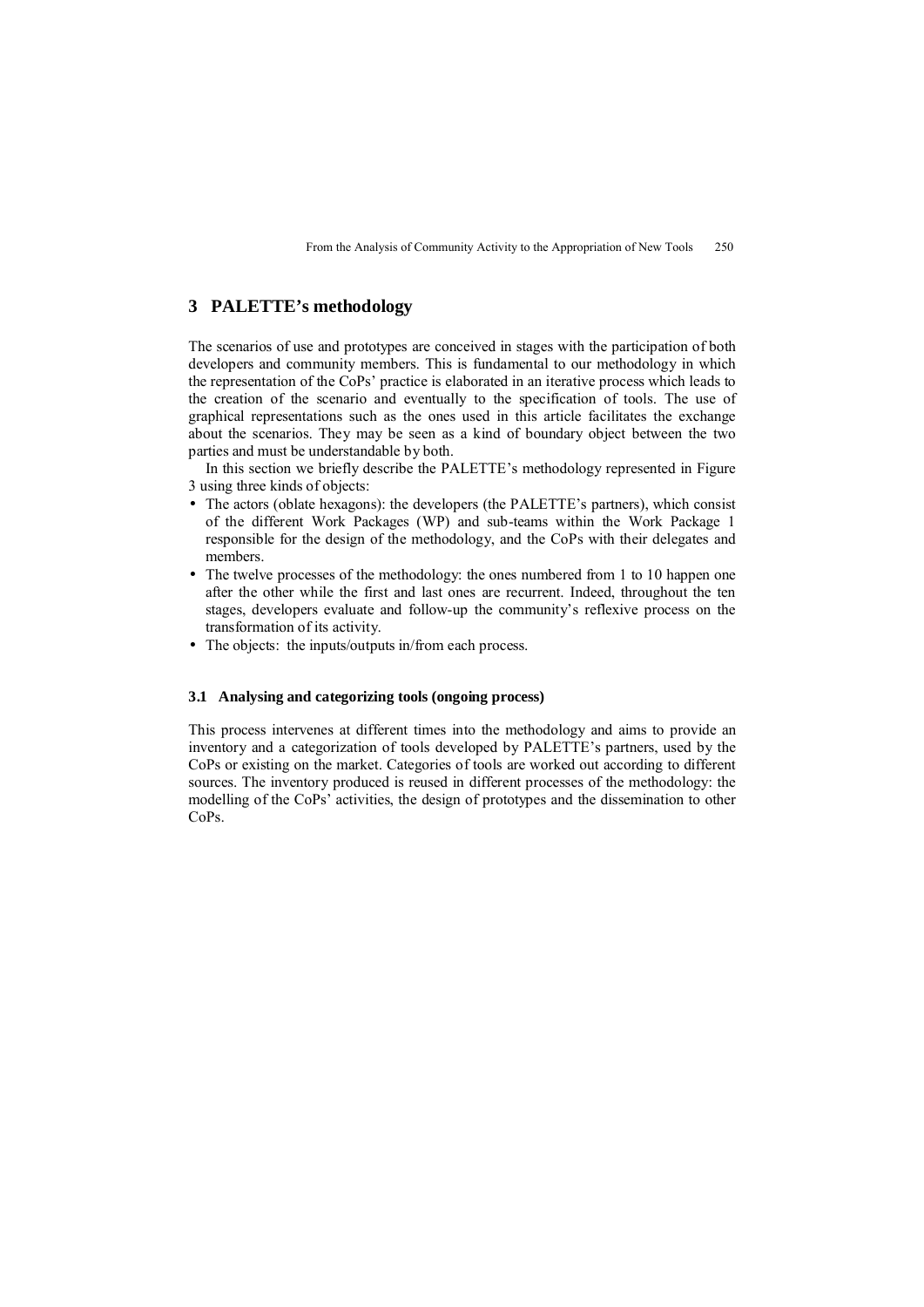



| "R" means "Regulates" (or "has an effect on")<br>"C" means "is Composed of" | $\bigcup$ = Processes, actions |
|-----------------------------------------------------------------------------|--------------------------------|
| "IP" means "Input/Product-Output"                                           | $\angle$ = Actors              |
| "P" means "Precedes"                                                        | $\perp$ = Objects, products    |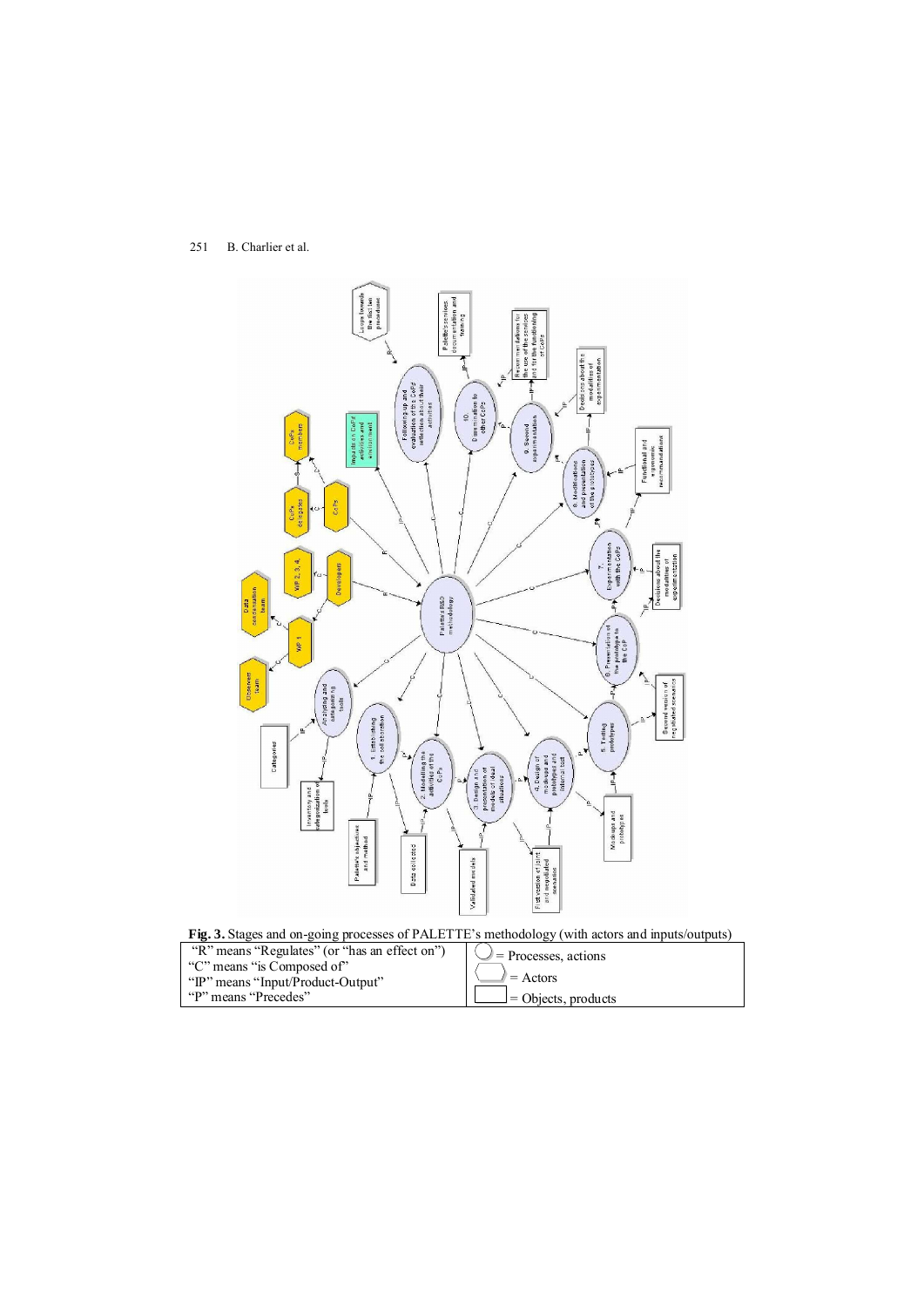#### **3.2 Establishing the collaboration with a CoP (Stage 1)**

At the end of this stage, an agreement is reached between the CoP and the developers or the project is abandoned. To reach a collaboration agreement, the  $CoP - in$  its entity if it is small, or through chosen delegates if it is large – needs to understand:

- the intended stages of the methodology and the project's requirements;
- that ethical principles such as confidentiality will be respected;
- that it is in the community's interest to engage in the process and that it is free to retreat at any moment.

At this stage, negotiation allows to adapt the collaboration modalities to each CoP without modifying the purpose of the project.

After PALETTE's objectives and method have been presented and a negotiated agreement about the collaboration has been reached, the first participatory activity takes place. An initial set of data on the community activity is collected by the "Observers team" following an interviews' guide it has developed.

The interviews' guide provides the observers with a document which helps them to follow the methodological principles of the PALETTE project. It contains a description of the objectives and ethical issues of the interview process, the list of questions to ask as well as some tips.

## **3.3 Modelling the activities of the CoP (Stage 2)**

This stage consists of a first analysis and modelling of the data collected. Five main steps conduct to the elaboration of "Validated models":

- Proposing grids for the data condensation/extraction process. This step mainly aims at choosing a representation mode useful both for the developers and for the CoP. The advices provided by Miles and Huberman [8] in the design of matrices have been useful. It has been chosen to present the data with short texts and graphical models.
- Processing the raw data in order to obtain the transcripts and the minutes of the interviews.
- Analysing the data following a method of category-specific analysis [1] [6].
- Presenting the functioning of the CoP based on the analyzed data using two different formats: text-based descriptions of and graphical models.
- Validating and enhancing descriptions and graphical models presented by the developers through discussions with the CoP.

This last step is important for the collaboration with the CoP because it could allow the CoP to develop a better understand its actual functioning. It also could arouse its interest in imagining new situations and solutions.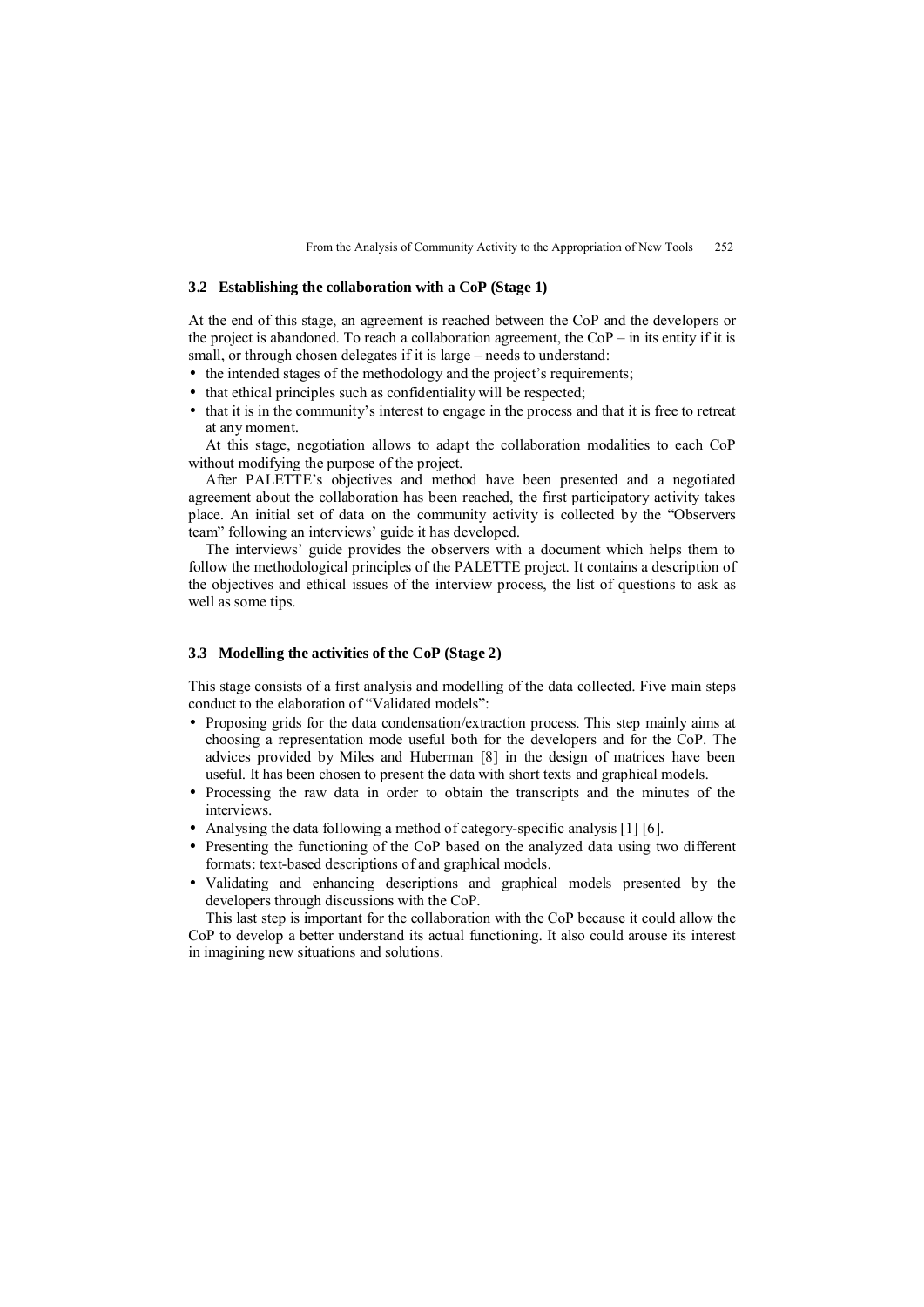#### **3.4 Design and presentation of models of ideal situations (Stage 3)**

This stage (see Figure 4) is adapted from Checkland's Soft System Methodology [2]. At this point, the developers elaborate one or more possible technological and pedagogical solutions in order to model a new activity scenario representing an 'ideal' situation. This new scenario can then be compared to the actual situation by way of discussions with the CoP's members, structuring the negotiation process between the developers and the CoP. This aims to stimulate a reflexive process about the community's activity and to engage its members in the design of the new tools, in the definition of their use and in the identification of a strategy to support the appropriation process. Several meetings may be required in order to achieve a joint and negotiated scenario acceptable by the developers and the CoP and feasible in its particular context. At this stage, an acceptable solution is defined as one which does not bear too heavy a charge on the members of the CoP. Together, developers and members of the CoP thus try to optimize the workload induced by the use of new tools and new processes.

#### **3.5 Design of mock-ups and prototypes and internal tests (Stage 4)**

At this stage, the developers design and test a first version of the prototypes. It is a first internal diagnosis of the tools. These internal tests should confirm that the tools or services being developed actually correspond to the solutions previously negotiated. In addition, the developers try to establish a first measurement of the degree of acceptability by evaluating the instrumental distance [10] and the users' competencies necessary to implement the solution. Thus the developers among themselves develop a common vision of the solution.

## **3.6 Testing the prototypes (Stage 5)**

The aim of this stage is to test the prototypes with delegates of the CoP. The test is designed to simulate authentic actions performed by the community. The delegates of the CoP and the developers strive to perform a second measurement of the degree of acceptability of the solution, and, if needed, negotiate a more acceptable solution. If this is the case, Stage 4 is repeated. Thus the developers and the delegates develop a common vision of the new solution.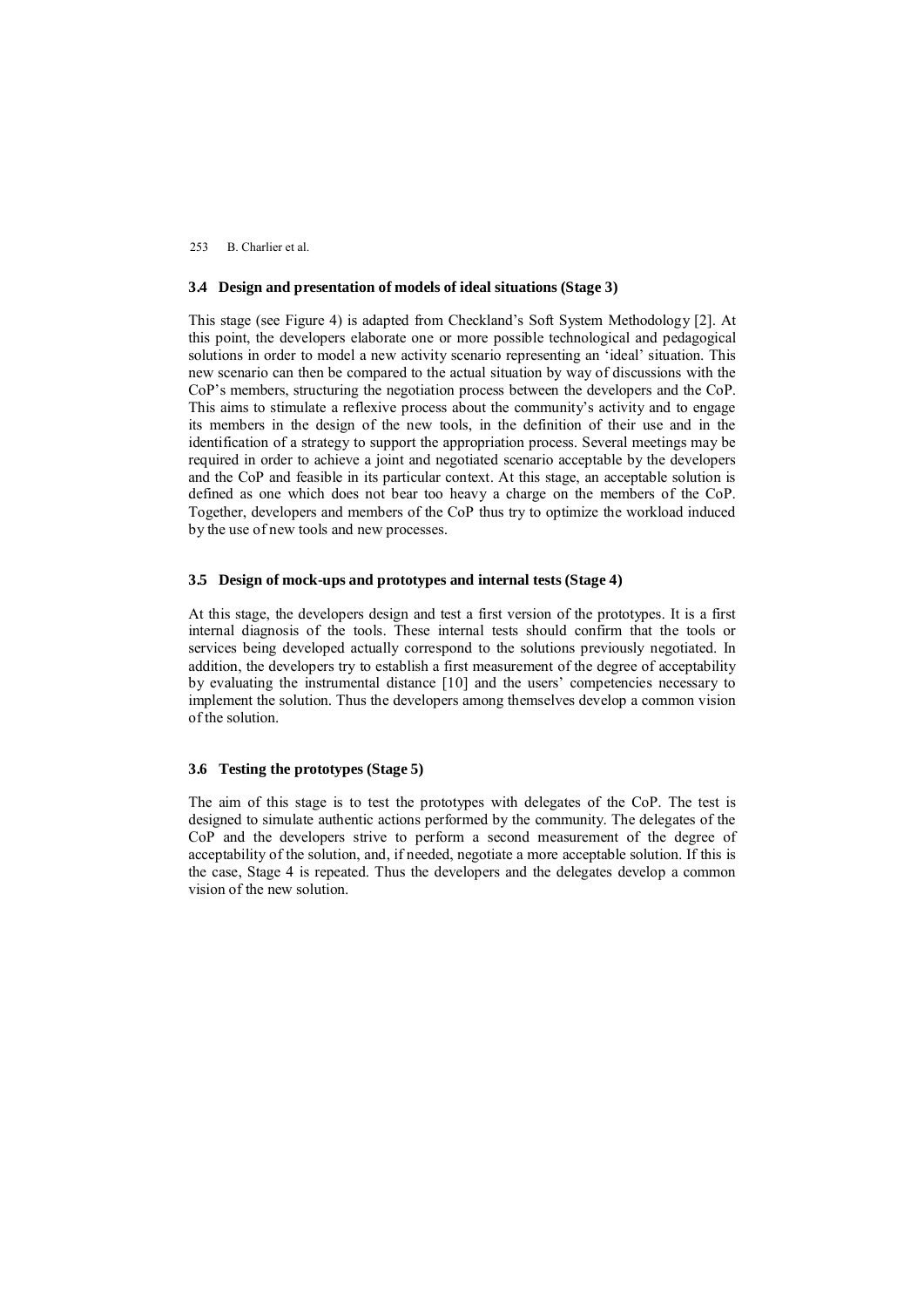

#### From the Analysis of Community Activity to the Appropriation of New Tools 254

**Fig. 4.** Design and presentation of models of ideal situations (Stage 3) "R" means "Regulates" (or "has an effect on") "C" means "is Composed of" "IP" means "Input/Product-Output" "S" means "is a Sort of"  $\bigcirc$  = Processes, actions = Actors, principles Objects, products

## **3.7 Presentation of the prototypes to the CoP (Stage 6)**

This stage aims to define modalities for the experimentation of the prototypes with CoP's members. These modalities could be different for each CoP. However two steps are required: the presentation of the prototypes or mock-ups to the CoP and a discussion about the modalities of the experimentation.

#### **3.8 Experimentation with the CoP (Stage 7)**

The seventh stage aims to experiment the prototypes by observing the instrumentation and instrumentalisation processes [10] as well as the individual and collective learning being carried out. To be reliable and valid, experimentation has to be led over a significant period of time.

• For the instrumentation process, observation focuses on the appropriation of the constituent functions of the tools (functions conceived by the developers).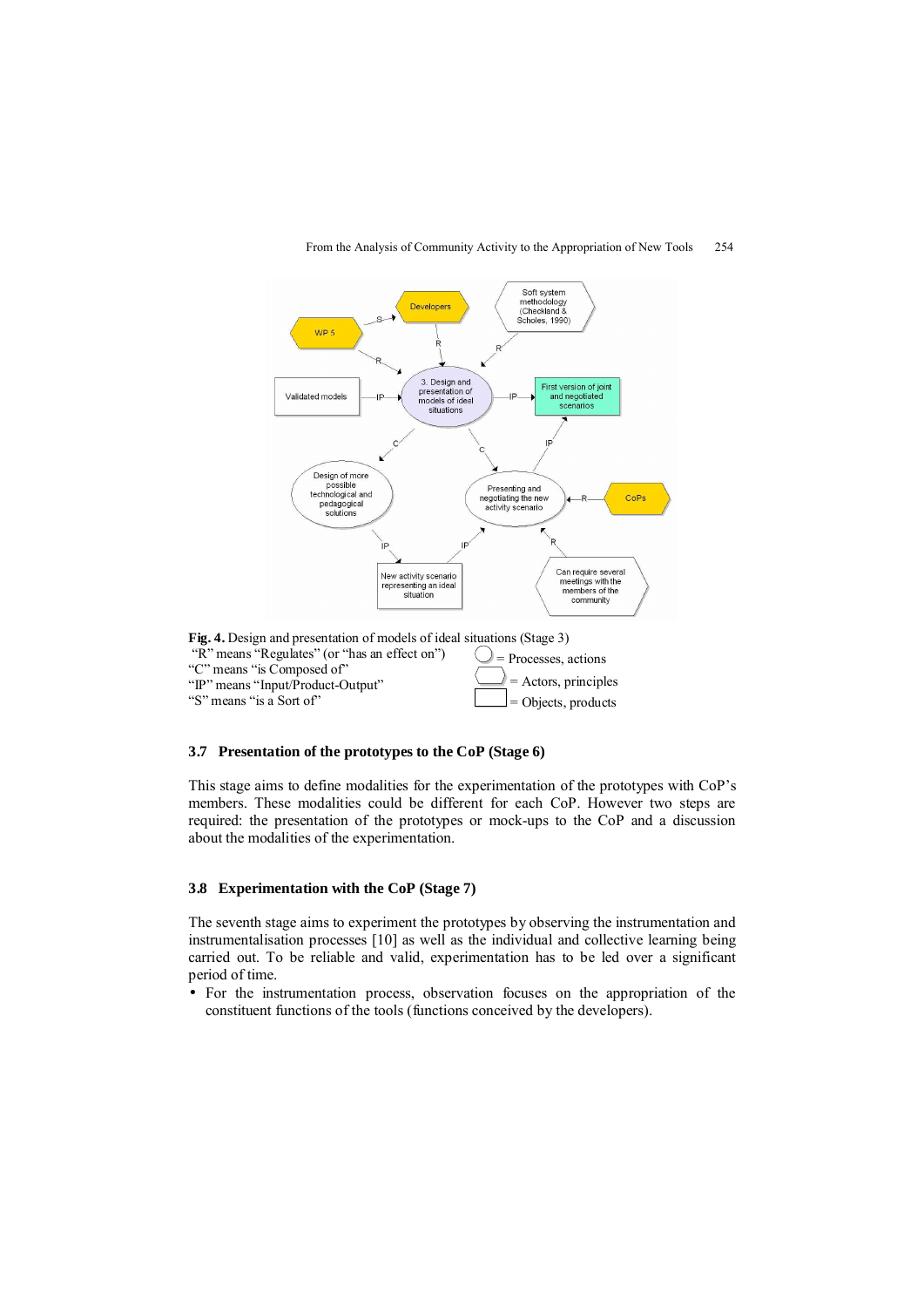- For the instrumentalisation process, observation focuses on functions created by the CoP's members (not conceived by the developers).
- For the individual and collective learning being carried out, observation focuses on the various types of mediation processes which lead to it: praxeologic, sociocognitive and reflexive mediation processes.

Based on these three observations, functional and ergonomic recommendations are made to improve the tools.

#### **3.9 Modifications and presentation of the prototypes (Stage 8)**

The developers modify the prototypes according to the results of the experimentations. Again, internal testing precedes the presentation of the new prototypes to the CoP and the negotiation about the modalities of a second experimentation. The prototypes could be then named "PALETTE's services, version 1".

#### **3.10 Second (and further) experimentations (Stage 9)**

Following the decisions about the modalities of the second experimentation, observations are conducted in the same way that was described in Stage 7. The product of this stage consists in providing recommendations for the use of the services and for the functioning of the CoP.

## **3.11 Dissemination to other CoPs (Stage 10)**

This last stage aims at providing other CoPs and scientific communities with the project's products: the PALETTE's services, the documentation about these services and training.

## **3.12 Following-up and evaluation of the CoP's reflection about its activities (ongoing process)**

The follow-up process influences the previous stages by accompanying the CoP through the reification of its activities and the production of knowledge. This reification is continually used and reused within the other processes through the different participative activities: interviews, validation of the scenarios of use, negotiation of the modalities of experimentation, etc. These activities, like in the CoP itself, provide a framework for the negotiation of meaning, reification of knowledge and reflection about the CoP's functioning and learning.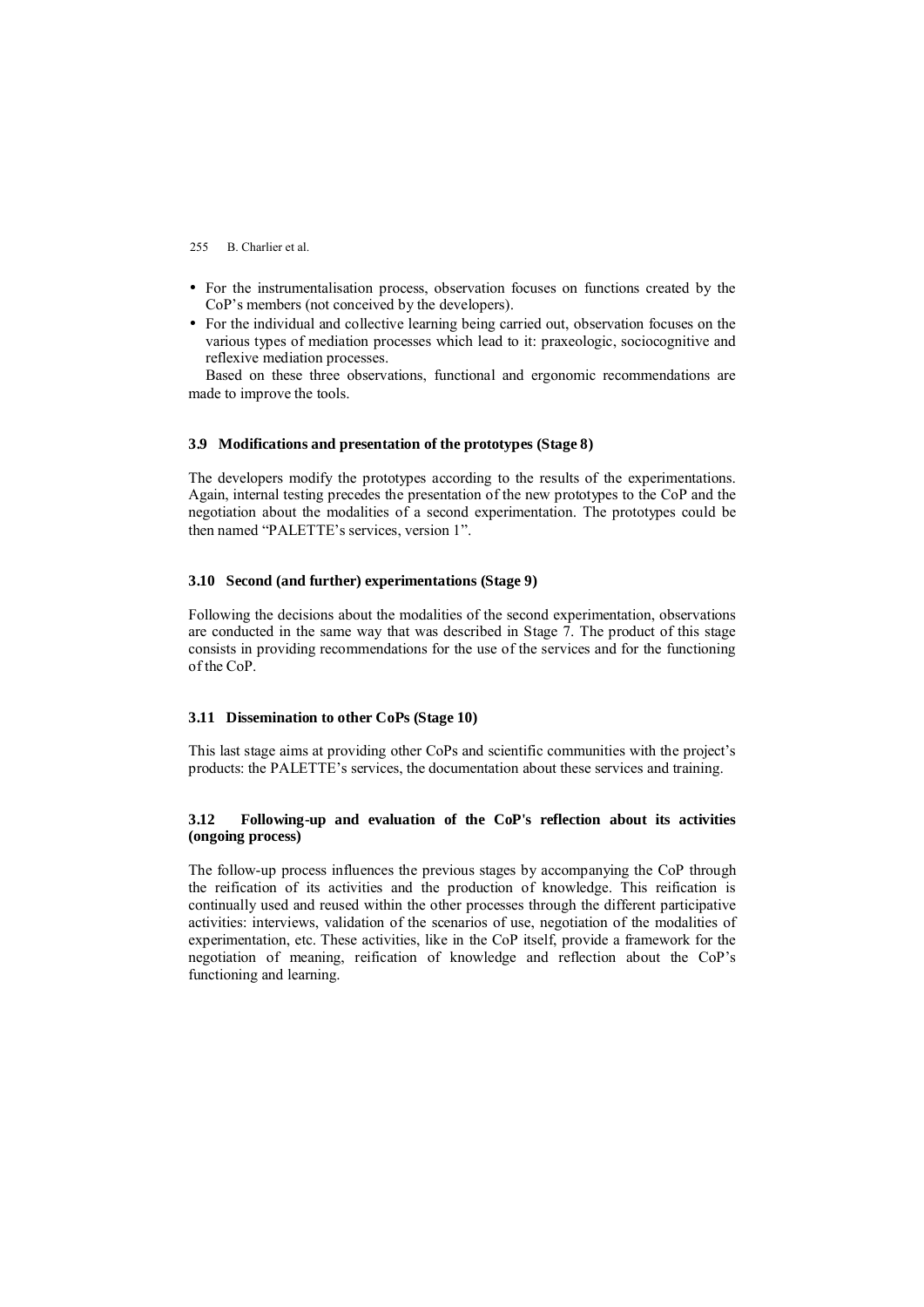# **4 Conclusion: questions and issues raised by the implementation of the method**

Conducting participative projects with CoPs raises specific challenges due to the nature of CoPs. These communities are not always stable bodies with a structured organisation. They use communication channels that are sometimes closed to outsiders. The interest of CoPs lies in their domain of practice, and the development, testing and appropriation of new tools is not a priority nor on every CoP's agenda.

The challenges lye in a) the appropriate choice of a communication channel, b) the choice of partners inside large CoP with whom the project can work, c) the management of the decision making process in general, d) the choice of criteria to identify CoP's members able to participate in the development of information technology solutions, e) the reliability of decisions, f) the transferability of experiences by one part of the CoP to the rest of the CoP or other communities.

- a) The choice of a communication channel affects the policy of confidentiality. Shall the developers and the CoP's members use the existing CoP's channels such as forum, chat, mailing lists or the developers' channels which require separate logins?
- b) Choosing the right partners inside the CoP is not easy. If the CoP's structure is somehow formalised, delegates might then provide data pertaining to Stage 1. The validation and testing of the solutions may be carried out by a special active subgroup willing to do so, or there may be a call to volunteers – both may bias the project.
- c) There are many decisions to make internally and with the CoP. They concern the interpretation of the CoPs' functioning by the developers, the choice of the solutions, the length of testing and so on. However the decisional structure and procedure of a CoP are not often clear. In addition, the CoP's can discontinue involvement at any moment.
- d) In special projects such as the development of information technology solutions to support CoPs' activity, one of the criteria for participation concerns the installation of software on one's computer. Not all CoP's members have the right to do so in corporate environments. Others don't want to install beta-versions of software that may destabilize their system. Finally, in non-corporate environments, CoPs may lack the technical ability to install and control server-based services.
- e) Decisions are taken by some members of a CoP at a certain time, e.g. the use of a certain scenario to work with. There is a risk that new CoP's members or members that could not participate in the decision making process reject these scenarios. There is always a doubt about the reliability of the decision.
- f) The transferability of experiences made with a motivated and willing group of CoP's members to the whole CoP, including the less active outer circle is important if a CoP adopts new ways of working and new tools. If the favourable experiences are not transferable because the "until now" silent majority boycotts the new culture, the CoP may be in danger.